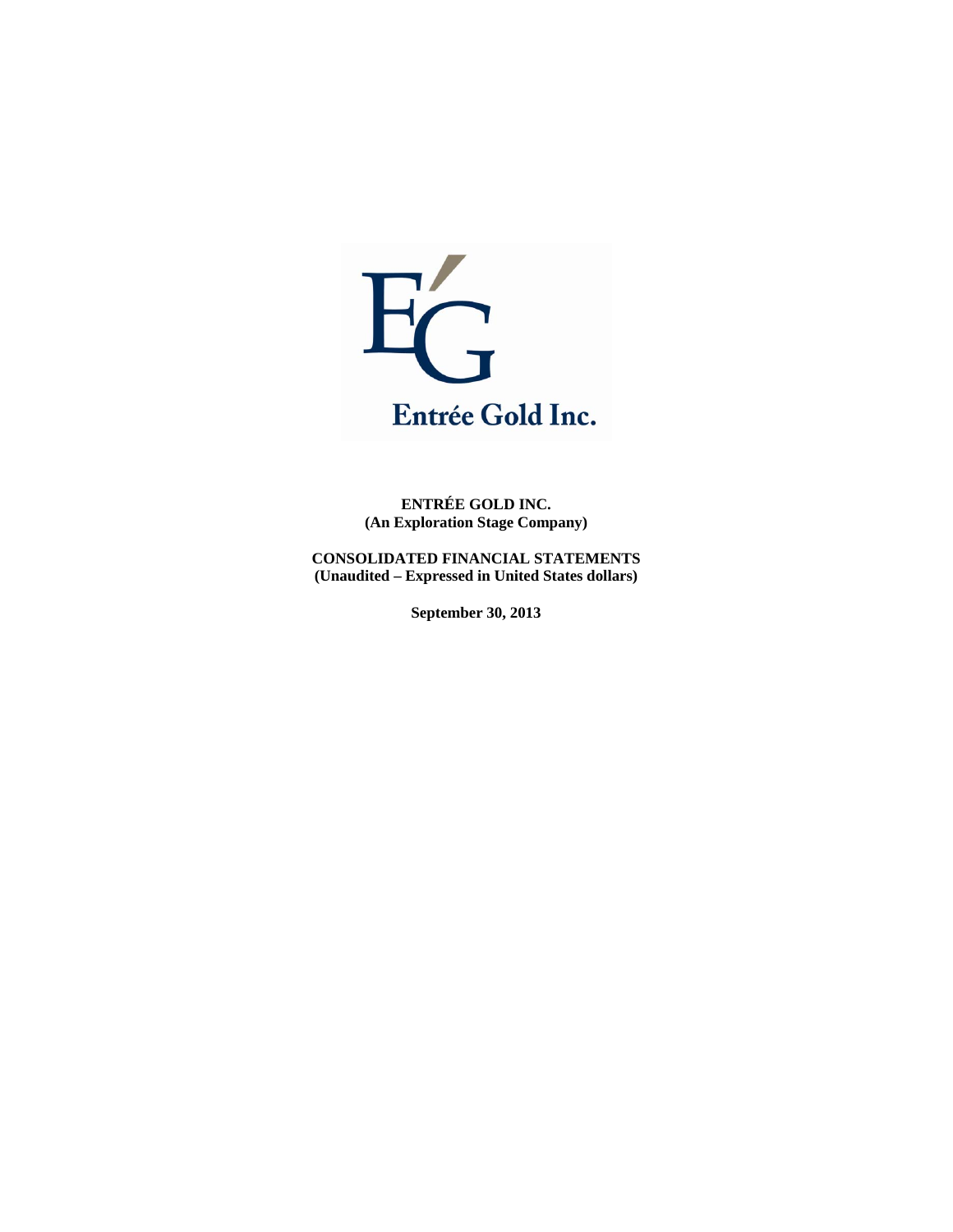(An Exploration Stage Company) CONSOLIDATED BALANCE SHEETS (Unaudited - Expressed in United States dollars)

|                                                                                                                                            |               | September 30,<br>2013 | December 31,<br>2012 |
|--------------------------------------------------------------------------------------------------------------------------------------------|---------------|-----------------------|----------------------|
| <b>ASSETS</b>                                                                                                                              |               |                       |                      |
| <b>Current</b>                                                                                                                             |               |                       |                      |
| Cash and cash equivalents (Note 4)                                                                                                         | \$            | 48,657,339            | \$<br>4,255,508      |
| Receivables                                                                                                                                |               | 248,001               | 223,722              |
| Prepaid expenses                                                                                                                           |               | 921,409               | 779,605              |
| Total current assets                                                                                                                       |               | 49,826,749            | 5,258,835            |
| Equipment (Note 6)                                                                                                                         |               | 446,477               | 539,567              |
| Mineral property interests (Note 7)                                                                                                        |               | 50,472,202            | 57,616,924           |
| Reclamation deposits                                                                                                                       |               | 491,808               | 606,155              |
| Other assets                                                                                                                               |               | 195,551               | 152,049              |
| <b>Total assets</b>                                                                                                                        | \$            | 101,432,787           | \$<br>64,173,530     |
| <b>LIABILITIES AND STOCKHOLDERS' EQUITY</b>                                                                                                |               |                       |                      |
| <b>Current</b>                                                                                                                             |               |                       |                      |
| Accounts payable and accrued liabilities                                                                                                   | $\mathcal{S}$ | 431,904               | \$<br>559,579        |
| Loans payable to Oyu Tolgoi LLC (Note 8)                                                                                                   |               | 5,911,332             | 5,563,657            |
| Deferred revenue (Note 9)                                                                                                                  |               | 38,922,701            |                      |
| Deferred income tax liabilities                                                                                                            |               | 8,671,851             | 9,722,384            |
| <b>Total liabilities</b>                                                                                                                   |               | 53,937,788            | 15,845,620           |
| <b>Stockholders' equity</b>                                                                                                                |               |                       |                      |
| Common stock, no par value, unlimited number authorized, (Note 10)<br>146,734,385 (December 31, 2012 - 128,877,243) issued and outstanding |               | 177,065,075           | 167,428,814          |
| Additional paid-in capital                                                                                                                 |               | 19,725,501            | 18,672,864           |
| Accumulated other comprehensive income (Note 13)                                                                                           |               | 2,029,273             | 3,253,019            |
| Accumulated deficit during the exploration stage                                                                                           |               | (151, 324, 850)       | (141, 026, 787)      |
| Total stockholders' equity                                                                                                                 |               | 47,494,999            | 48,327,910           |
| Total liabilities and stockholders' equity                                                                                                 | \$            | 101,432,787           | \$<br>64,173,530     |

## **Nature and continuance of operations** (Note 1)

 **Commitments** (Note 15)

 **Subsequent events** (Note 17)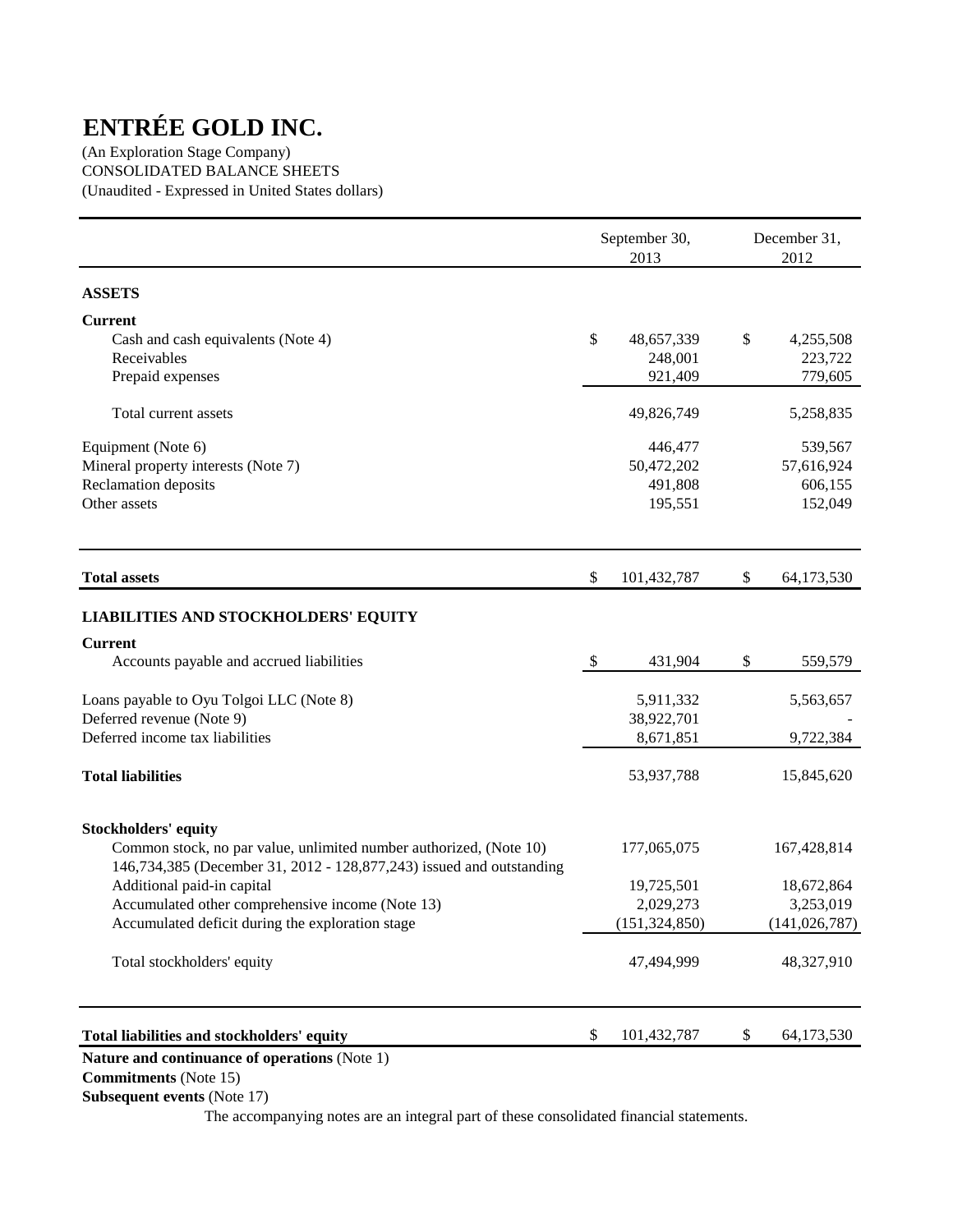(An Exploration Stage Company)

CONSOLIDATED STATEMENTS OF OPERATIONS AND COMPREHENSIVE LOSS

(Unaudited - Expressed in United States dollars)

|                                                      | Three Months<br>Ended<br>September 30,<br>2013 |    | Three Months<br>Ended<br>September 30,<br>2012 |   | Nine Months<br>Ended<br>September 30,<br>2013        |    | Nine Months<br>Ended<br>September 30,<br>2012 | Inception<br>(July 19,1995) to<br>September 30,<br>2013 |
|------------------------------------------------------|------------------------------------------------|----|------------------------------------------------|---|------------------------------------------------------|----|-----------------------------------------------|---------------------------------------------------------|
| <b>EXPENSES</b>                                      |                                                |    |                                                |   |                                                      |    |                                               |                                                         |
| Exploration (Note 7)                                 | \$<br>1,168,327                                | -S | 1,228,341                                      | S | 4,676,753                                            | -S | 7,246,412 \$                                  | 97,666,430                                              |
| General and administration                           | 1,047,875                                      |    | 924,419                                        |   | 5,012,222                                            |    | 4,062,786                                     | 58,359,471                                              |
| Consultancy and advisory fees                        | 320,567                                        |    |                                                |   | 1,631,668                                            |    |                                               | 1,631,668                                               |
| Depreciation                                         | 24,831                                         |    | 37,010                                         |   | 80,371                                               |    | 117,337                                       | 1,507,438                                               |
| Foreign exchange loss (gain)                         | 662,337                                        |    | (354, 197)                                     |   | (348,072)                                            |    | (249, 309)                                    | (266, 347)                                              |
| Impairment of mineral property interests             |                                                |    |                                                |   | 437,732                                              |    | ÷,                                            | 1,455,483                                               |
| Gain on sale of mineral property interests           |                                                |    |                                                |   |                                                      |    | (104, 914)                                    | (1,679,437)                                             |
| <b>Loss from operations</b>                          | (3,223,937)                                    |    | (1,835,573)                                    |   | (11, 490, 674)                                       |    | (11,072,312)                                  | (158, 674, 706)                                         |
| Gain on sale of investments                          |                                                |    |                                                |   |                                                      |    |                                               | 3,326,275                                               |
| Interest income                                      | 140,418                                        |    | 29,328                                         |   | 304,932                                              |    | 168,156                                       | 5,808,200                                               |
| Interest expense (Note 5)                            | (65,313)                                       |    | (58,705)                                       |   | (194, 122)                                           |    | (166, 225)                                    | (648, 440)                                              |
| Loss from equity investee (Note 5)                   | (23,049)                                       |    | (238,988)                                      |   | (116,295)                                            |    | (731, 101)                                    | (5,047,080)                                             |
| Fair value adjustment of asset                       |                                                |    |                                                |   |                                                      |    |                                               |                                                         |
| backed commercial paper                              |                                                |    |                                                |   | 147,564                                              |    |                                               | (2,184,967)                                             |
| Loss from operations before income taxes             | (3, 171, 881)                                  |    | (2,103,938)                                    |   | (11, 348, 595)                                       |    | (11,801,482)                                  | (157, 420, 718)                                         |
| Current income tax expense                           |                                                |    |                                                |   |                                                      |    |                                               | (152, 190)                                              |
| Deferred income tax recovery                         | 241,279                                        |    | 204,780                                        |   | 1,050,532                                            |    | 1,582,787                                     | 6,248,058                                               |
| <b>Net loss</b>                                      | \$<br>$(2,930,602)$ \$                         |    | (1,899,158)                                    |   | $(10,298,063)$ \$ $(10,218,695)$ \$                  |    |                                               | (151, 324, 850)                                         |
| Comprehensive loss:                                  |                                                |    |                                                |   |                                                      |    |                                               |                                                         |
| Net loss                                             | \$<br>$(2,930,602)$ \$                         |    |                                                |   | $(1,899,158)$ \$ $(10,298,063)$ \$ $(10,218,695)$ \$ |    |                                               | (151, 324, 850)                                         |
| Foreign currency translation adjustment (Note 13)    | 1,099,467                                      |    | 1,921,720                                      |   | (1,223,746)                                          |    | 1,959,915                                     | 2,029,273                                               |
| <b>Comprehensive loss:</b>                           | \$<br>$(1,831,135)$ \$                         |    | 22,562                                         |   | $$(11,521,809)$ \\$                                  |    | $(8,258,780)$ \$                              | (149, 295, 577)                                         |
| Basic and diluted net loss per share                 | \$<br>$(0.02)$ \$                              |    | $(0.01)$ \$                                    |   | $(0.07)$ \$                                          |    | (0.08)                                        |                                                         |
| Weighted average number of common shares outstanding | 146,734,385                                    |    | 128,877,243                                    |   | 142,875,149                                          |    | 128,574,756                                   |                                                         |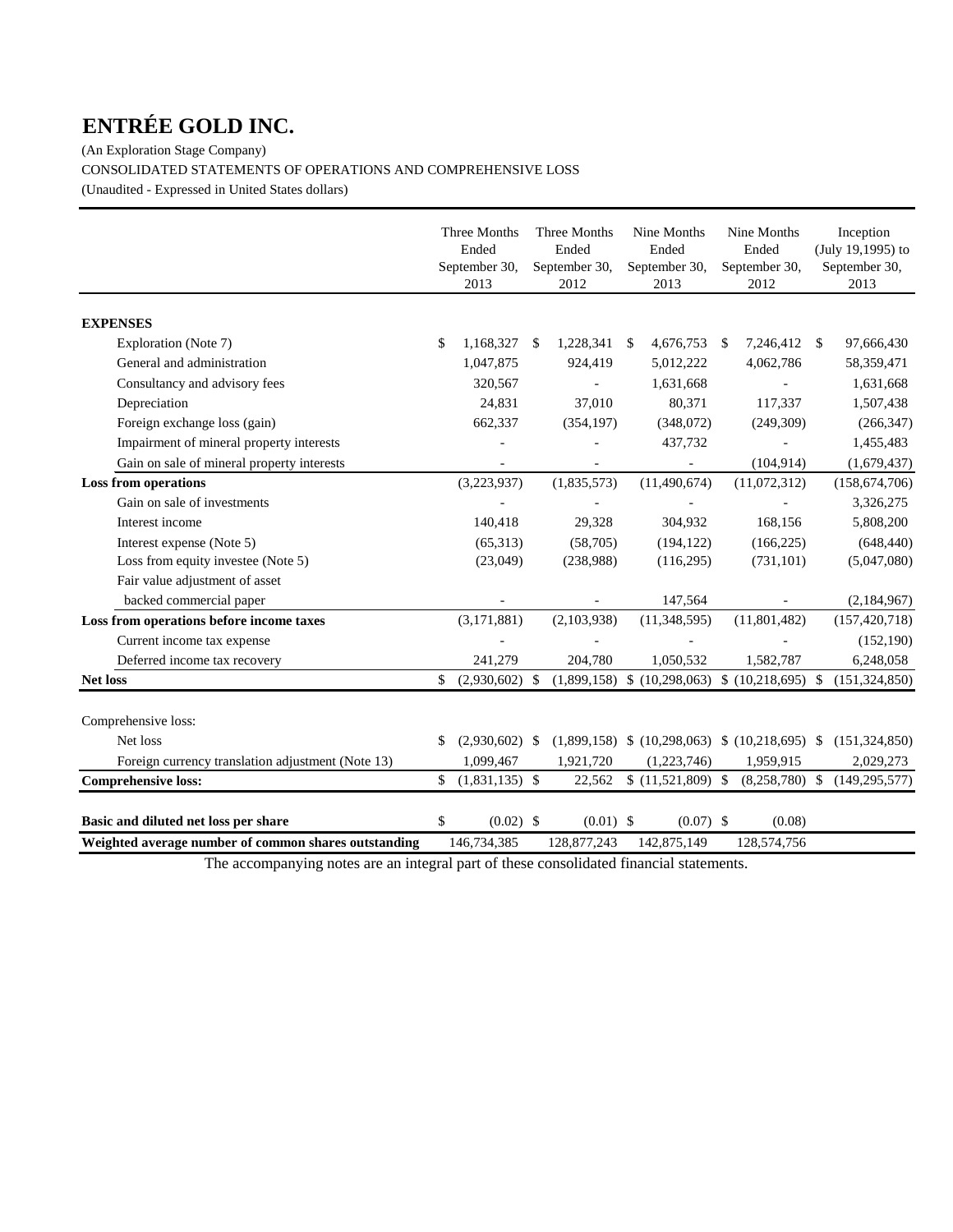(An Exploration Stage Company) CONSOLIDATED STATEMENT OF STOCKHOLDERS' EQUITY (Unaudited - Expressed in United States dollars)

|                                         | Number of<br><b>Shares</b> |              | Common<br>Stock |              | Additional<br>Paid-in Capital |                | Accumulated<br>Other<br>Comprehensive<br>Income |              | Accumulated<br>Deficit<br>During the<br>Exploration<br>Stage | Total<br>Stockholders'<br>Equity |
|-----------------------------------------|----------------------------|--------------|-----------------|--------------|-------------------------------|----------------|-------------------------------------------------|--------------|--------------------------------------------------------------|----------------------------------|
| Balance, September 30, 2012             | 128,877,243                | \$           | 167,428,814     | \$           | 18,665,708                    | $\mathbb{S}^-$ | 3,861,266                                       | $\mathbb{S}$ | (136,049,353)                                                | \$<br>53,906,435                 |
| Shares issued:                          |                            |              |                 |              |                               |                |                                                 |              |                                                              |                                  |
| Stock-based compensation                |                            |              |                 |              | 7,156                         |                |                                                 |              |                                                              | 7,156                            |
| Foreign currency translation adjustment |                            |              |                 |              |                               |                | (608, 247)                                      |              |                                                              | (608, 247)                       |
| Net loss                                |                            |              |                 |              |                               |                |                                                 |              | (4,977,434)                                                  | (4,977,434)                      |
| Balance, December 31, 2012              | 128,877,243                | \$           | 167,428,814     | \$           | 18,672,864                    | \$             | 3,253,019                                       | $\mathbb{S}$ | (141, 026, 787)                                              | \$<br>48,327,910                 |
| Shares issued:                          |                            |              |                 |              |                               |                |                                                 |              |                                                              |                                  |
| Private placement                       | 17,857,142                 |              | 9,722,897       |              |                               |                |                                                 |              |                                                              | 9,722,897                        |
| Stock-based compensation                |                            |              |                 |              | 1,010,380                     |                |                                                 |              |                                                              | 1,010,380                        |
| Share issuance costs                    |                            |              | (86, 636)       |              |                               |                |                                                 |              |                                                              | (86, 636)                        |
| Foreign currency translation adjustment |                            |              |                 |              |                               |                | (583, 198)                                      |              |                                                              | (583, 198)                       |
| Net loss                                |                            |              |                 |              |                               |                |                                                 |              | (5,091,844)                                                  | (5,091,844)                      |
| <b>Balance, March 31, 2013</b>          | 146,734,385                | $\mathbb{S}$ | 177,065,075     | $\mathbb{S}$ | 19,683,244                    | \$             | 2,669,821                                       | $\mathbb{S}$ | (146, 118, 631)                                              | \$<br>53,299,509                 |
| Shares issued:                          |                            |              |                 |              |                               |                |                                                 |              |                                                              |                                  |
| Stock-based compensation                |                            |              |                 |              | 42,257                        |                |                                                 |              |                                                              | 42,257                           |
| Foreign currency translation adjustment |                            |              |                 |              |                               |                | (1,740,015)                                     |              |                                                              | (1,740,015)                      |
| Net loss                                |                            |              |                 |              |                               |                |                                                 |              | (2,275,617)                                                  | (2,275,617)                      |
| <b>Balance, June 30, 2013</b>           | 146,734,385                | \$.          | 177,065,075     | \$           | 19,725,501                    | \$.            | 929,806                                         | \$.          | (148, 394, 248)                                              | \$<br>49,326,134                 |
| Foreign currency translation adjustment |                            |              |                 |              |                               |                | 1,099,467                                       |              | ÷.                                                           | 1,099,467                        |
| Net loss                                |                            |              |                 |              |                               |                |                                                 |              | (2,930,602)                                                  | (2,930,602)                      |
| Balance, September 30, 2013             | 146,734,385                | \$           | 177,065,075     | \$           | 19,725,501                    | \$             | 2,029,273                                       | $\mathbb{S}$ | (151, 324, 850)                                              | \$<br>47,494,999                 |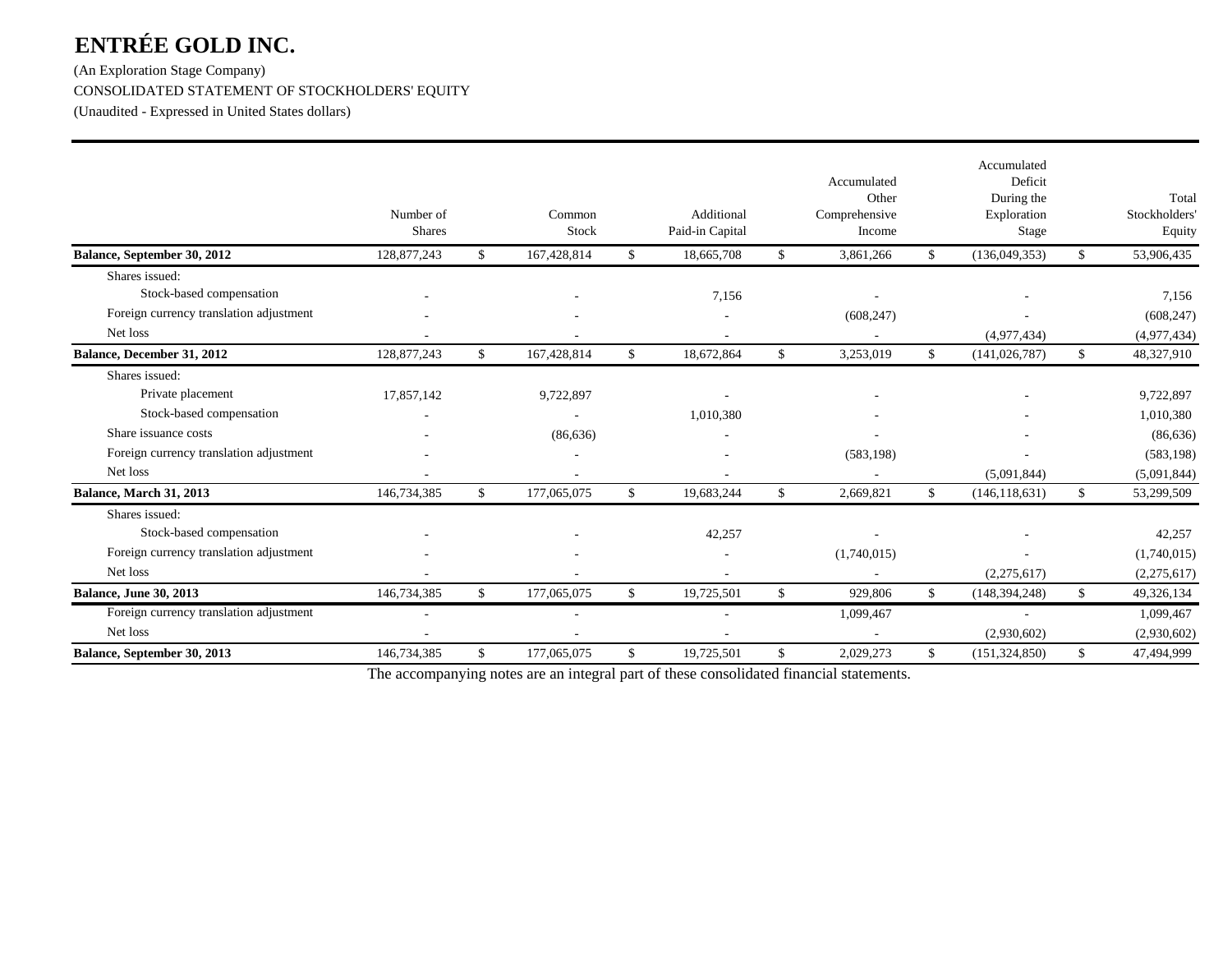(An Exploration Stage Company) CONSOLIDATED STATEMENTS OF CASH FLOWS (Unaudited - Expressed in United States dollars)

|                                                     | Three Months<br>Ended<br>September 30,<br>2013 | Three Months<br>Ended<br>2012  | Nine Months<br>Ended<br>September 30, September 30,<br>2013 | Nine Months<br>Ended<br>September 30,<br>2012 | Inception<br>(July 19,1995) to<br>September 30,<br>2013 |
|-----------------------------------------------------|------------------------------------------------|--------------------------------|-------------------------------------------------------------|-----------------------------------------------|---------------------------------------------------------|
| CASH FLOWS FROM OPERATING ACTIVITIES                |                                                |                                |                                                             |                                               |                                                         |
| Net loss                                            | (2,930,602)                                    | (1,899,158)                    | \$(10,298,063)                                              |                                               | $$(10,218,695) \$ (151,324,850)$                        |
| Items not affecting cash:                           |                                                |                                |                                                             |                                               |                                                         |
| Depreciation                                        | 24,831                                         | 37,010                         | 80,371                                                      | 117,337                                       | 1,507,438                                               |
| Stock-based compensation                            |                                                | 10,235                         | 1,052,637                                                   | 1,200,722                                     | 23,806,397                                              |
| Fair value adjustment of asset backed               |                                                |                                |                                                             |                                               |                                                         |
| commercial paper<br>Escrow shares compensation      |                                                |                                |                                                             | $\overline{\phantom{a}}$                      | 2,332,531<br>2,001,832                                  |
| Mineral property interest paid in                   |                                                |                                |                                                             |                                               |                                                         |
| stock and warrants                                  |                                                |                                |                                                             |                                               | 4,052,698                                               |
| Loss from equity investee                           | 23,049                                         | 238,988                        | 116,295                                                     | 731,101                                       | 5,047,080                                               |
| Interest expense                                    | 65,313                                         | 58,705                         | 194,122                                                     | 166,225                                       | 648,440                                                 |
| Deferred income tax recovery                        | (241, 279)                                     | (204,780)                      | (1,050,532)                                                 | (1,582,787)                                   | (6,248,058)                                             |
| Gain on sale of mineral property interests          | ÷,                                             | $\overline{\phantom{a}}$       | $\overline{\phantom{a}}$                                    | (104, 914)                                    | (1,679,437)                                             |
| Impairment of mineral property interests            |                                                | ÷,                             | 437,732                                                     | $\overline{\phantom{a}}$                      | 1,455,483                                               |
| Gain on sale of investments                         |                                                |                                |                                                             |                                               | (3,326,275)                                             |
| Other items not affecting cash                      | 659,355                                        | (353, 194)                     | (76, 744)                                                   | (247,774)                                     | (142, 945)                                              |
| Changes in assets and liabilities:                  |                                                |                                |                                                             |                                               |                                                         |
| Receivables                                         | (28,098)                                       | (12,909)                       | (31,674)                                                    | 248,748                                       | (152, 629)                                              |
| Prepaid expenses                                    | (546, 297)                                     | (844)                          | (167, 729)                                                  | 338,837                                       | (820,969)                                               |
| Other assets                                        | (19,528)                                       | (16,699)                       | (11, 817)                                                   | (49,201)                                      | 11,096                                                  |
| Accounts payable and accrued liabilities            | (596, 422)                                     | (121,790)                      | (109, 693)                                                  | (1,315,620)                                   | 167,711                                                 |
| Deposit on metal credit delivering obligation       |                                                | $\sim$                         | 40,000,000                                                  |                                               | 40,000,000                                              |
| Net cash provided by (used in) operating activities | (3,589,678)                                    | (2, 264, 436)                  | 30,134,905                                                  | (10,716,021)                                  | (82, 664, 457)                                          |
|                                                     |                                                |                                |                                                             |                                               |                                                         |
| <b>CASH FLOWS FROM FINANCING ACTIVITIES</b>         |                                                |                                |                                                             |                                               |                                                         |
| Proceeds from issuance of capital stock             |                                                | ÷.                             | 9,722,897                                                   | 1,628,583                                     | 140,726,891                                             |
| Share issue costs                                   |                                                |                                | (86, 636)<br>9,636,261                                      | (108, 058)<br>1,520,525                       | (4,952,907)<br>135,773,984                              |
| Net cash provided by financing activities           |                                                |                                |                                                             |                                               |                                                         |
| <b>CASH FLOWS FROM INVESTING ACTIVITIES</b>         |                                                |                                |                                                             |                                               |                                                         |
| Cash acquired on acquisition                        |                                                |                                |                                                             |                                               | 837,263                                                 |
| Mineral property interests                          |                                                | (1,700,000)                    | (50,000)                                                    | (3,910,000)                                   | (4,954,610)                                             |
| Reclamation deposits                                |                                                | (207,962)                      | 115,180                                                     | (207, 962)                                    | (303,970)                                               |
| Short-term investments                              |                                                | $\overline{\phantom{a}}$       |                                                             | 5,076,271                                     |                                                         |
| Purchase of asset backed                            |                                                |                                |                                                             |                                               |                                                         |
| commercial paper                                    |                                                |                                |                                                             |                                               | (4,031,122)                                             |
| Acquisition of PacMag Metals Limited                |                                                |                                |                                                             |                                               | (7,465,495)                                             |
| Acquisition of equipment                            | (2,283)                                        | (16, 173)                      | (4,736)                                                     | (33, 480)                                     | (2,128,348)                                             |
| Proceeds from sale of royalty interest              |                                                | $\sim$                         | 5,000,000                                                   | $\overline{\phantom{a}}$                      | 5,000,000                                               |
| Proceeds from sale of mineral property interests    |                                                |                                | $\sim$                                                      | 104,914                                       | 1,596,305                                               |
| Proceeds from sale of investments                   | $\overline{\phantom{a}}$                       |                                |                                                             |                                               | 5,734,895                                               |
| Net cash provided by (used in) investing activities | (2, 283)                                       | (1,924,135)                    | 5,060,444                                                   | 1,029,743                                     | (5,715,082)                                             |
| Effect of foreign currency translation on cash and  |                                                |                                |                                                             |                                               |                                                         |
| cash equivalents                                    | 197,360                                        | 275,241                        | (429,779)                                                   | 260,487                                       | 1,262,894                                               |
| Change in cash and cash equivalents                 |                                                |                                |                                                             |                                               |                                                         |
| during the period                                   | (3,394,601)                                    | (3,913,330)                    | 44,401,831                                                  | (7,905,266)                                   | 48,657,339                                              |
| Cash and cash equivalents, beginning of period      | 52,051,940                                     | 10,520,262                     | 4,255,508                                                   | 14,512,198                                    |                                                         |
| Cash and cash equivalents, end of period            | \$48,657,339                                   | 6,606,932<br>\$                | \$48,657,339                                                | 6,606,932<br>\$                               | 48,657,339<br>-S                                        |
| Cash paid for interest during the period            | \$<br>$\blacksquare$                           | \$<br>$\blacksquare$           | \$<br>$\overline{\phantom{a}}$                              | \$<br>$\overline{\phantom{a}}$                | \$                                                      |
| Cash paid for income taxes during the period        | \$<br>$\overline{\phantom{a}}$                 | \$<br>$\overline{\phantom{a}}$ | \$<br>$\blacksquare$                                        | \$<br>$\overline{\phantom{a}}$                | \$<br>(152, 190)                                        |

Supplemental disclosure with respect to cash flows (Note 14)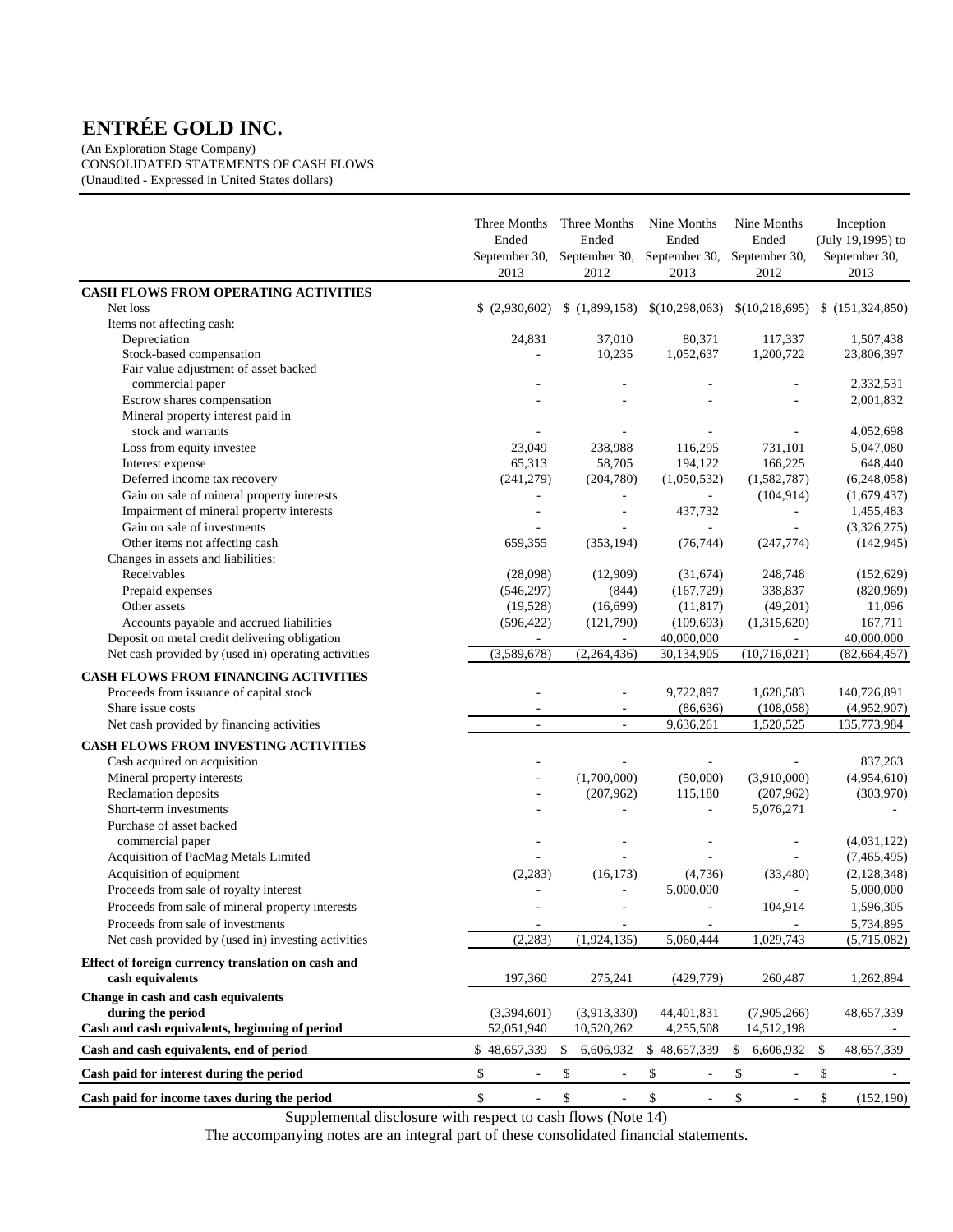#### **1. NATURE AND CONTINUANCE OF OPERATIONS**

Entrée Gold Inc. was incorporated under the laws of the Province of British Columbia on July 19, 1995 and continued under the laws of the Yukon Territory on January 22, 2003. On May 27, 2005, Entrée Gold Inc. changed its governing jurisdiction from the Yukon Territory to British Columbia by continuing into British Columbia under the *Business Corporations Act* (British Columbia). The principal business activity of Entrée Gold Inc., together with its subsidiaries (collectively referred to as the "Company"), is the exploration of mineral property interests. To date, the Company has not generated significant revenues from its operations and is considered to be in the exploration stage.

All amounts are expressed in United States dollars, except for certain amounts denoted in Canadian dollars ("C\$"), and Australian dollars ("A\$").

These consolidated financial statements have been prepared on the assumption that the Company will be able to realize its assets and discharge its liabilities in the normal course of business. The Company currently earns no operating revenues. Continued operations of the Company are dependent upon the Company's ability to secure additional equity capital or receive other financial support, and in the longer term to generate profits from business operations. Management believes that the Company has sufficient working capital to maintain its operations for the next fiscal year.

# **2. BASIS OF PRESENTATION**

The interim period financial statements have been prepared by the Company in conformity with generally accepted accounting principles in the United States of America. The preparation of financial data is based on accounting principles and practices consistent with those used in the preparation of annual financial statements, and in the opinion of management these financial statements contain all adjustments necessary (consisting of normally recurring adjustments) to present fairly the financial information contained therein. Certain information and footnote disclosure normally included in the financial statements prepared in conformity with generally accepted accounting principles in the United States of America have been condensed or omitted. These interim period statements should be read together with the most recent audited financial statements and the accompanying notes for the year ended December 31, 2012. The results of operations for the nine months ended September 30, 2013 are not necessarily indicative of the results to be expected for the year ending December 31, 2013.

#### **3. SIGNIFICANT ACCOUNTING POLICIES**

These consolidated financial statements follow the same significant accounting principles as those outlined in the notes to the audited consolidated financial statements for the year ended December 31, 2012.

#### **4. CASH AND CASH EQUIVALENTS**

Cash and cash equivalents consist of cash at bank and in hand of \$48,657,339 as at September 30, 2013 (December 31, 2012 - \$4,255,508).

## **5. LONG-TERM INVESTMENTS**

#### *Equity Method Investment*

The Company accounts for its interest in a joint venture with Oyu Tolgoi LLC ("OTLLC"), a company owned 66% by Turquoise Hill Resources Ltd. (formerly Ivanhoe Mines Ltd.) ("Turquoise Hill") and 34% by the Government of Mongolia (Note 7), as a 20% equity investment. The Company's share of the loss of the joint venture is \$116,295 for the nine months ended September 30, 2013 (September 30, 2012 - \$731,101) plus accrued interest expense of \$194,122 for the nine months ended September 30, 2013 (September 30, 2012 - \$166,225).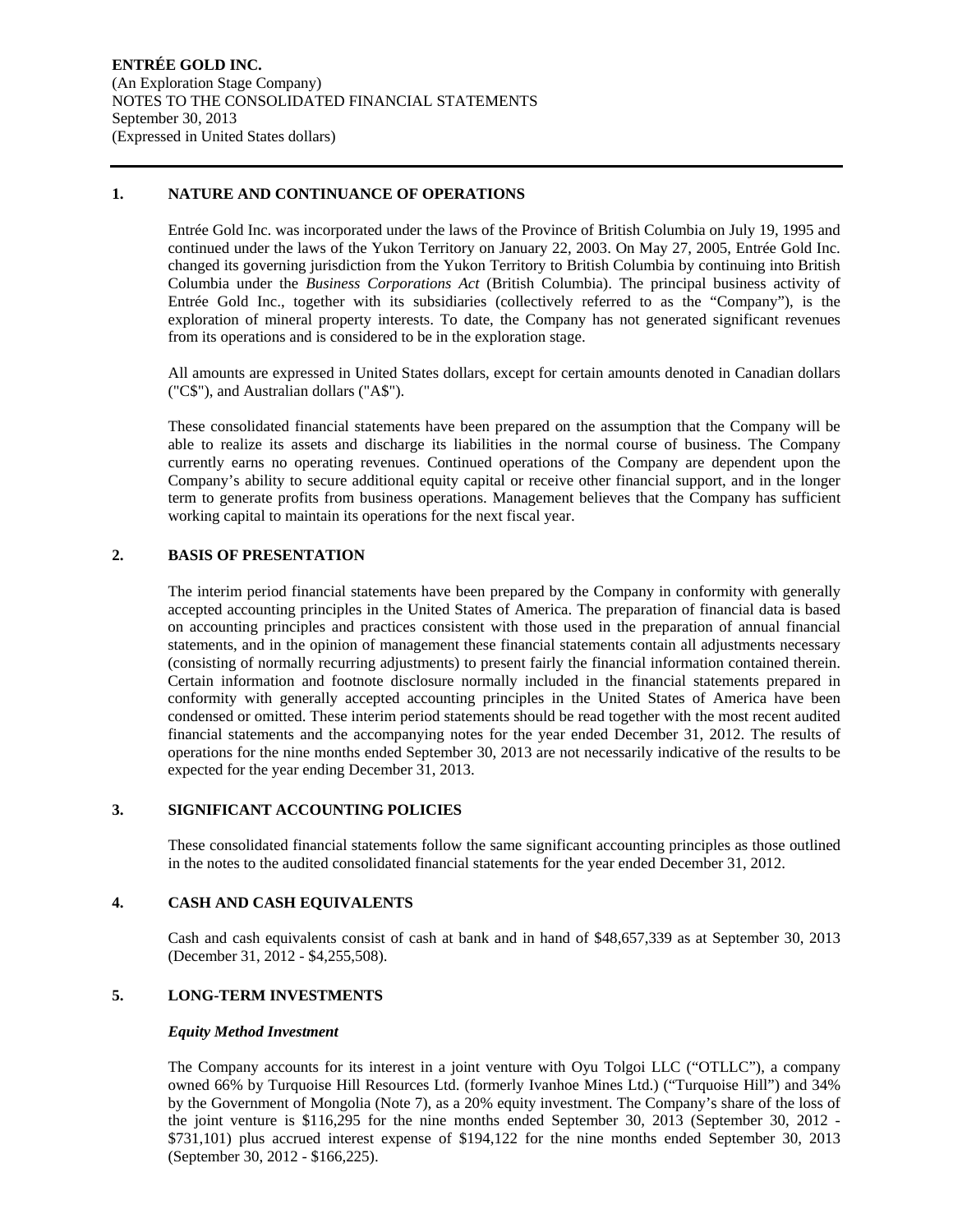# **6. EQUIPMENT**

|                    |              | September 30, 2013      |           | December 31, 2012 |              |           |  |  |
|--------------------|--------------|-------------------------|-----------|-------------------|--------------|-----------|--|--|
|                    |              | Accumulated<br>Net Book |           |                   | Accumulated  | Net Book  |  |  |
|                    | Cost         | Depreciation            | Value     | Cost              | Depreciation | Value     |  |  |
|                    |              |                         |           |                   |              |           |  |  |
| Office equipment   | 118,915<br>S | 93.356                  | \$25,559  | 122.931<br>S.     | \$90,900     | \$ 32,031 |  |  |
| Computer equipment | 510,245      | 380,015                 | 130,230   | 523,893           | 353,944      | 169.949   |  |  |
| Field equipment    | 524,078      | 294,249                 | 229,829   | 540,422           | 274,694      | 265,728   |  |  |
| <b>Buildings</b>   | 271,758      | 210,899                 | 60,859    | 280,936           | 209,077      | 71,859    |  |  |
|                    | \$1,424,996  | \$978,519               | \$446,477 | \$1,468,182       | \$928,615    | \$539,567 |  |  |

## **7. MINERAL PROPERTY INTERESTS**

Title to mineral property interests involves certain inherent risks due to the difficulties of determining the validity of certain claims as well as the potential for problems arising from the frequently ambiguous conveyancing history characteristic of many mineral property interests. The Company has investigated title to its mineral property interests and, except as otherwise disclosed below, to the best of its knowledge, title to the mineral property interests is in good standing.

## *Material Properties*

The Company's two principal assets are its interest in the Lookout Hill property in Mongolia, and the Ann Mason project (the "Ann Mason Project") in Nevada.

#### **Lookout Hill, Mongolia**

The Lookout Hill property in the South Gobi region of Mongolia is comprised of two mining licences, Shivee Tolgoi and Javhlant, granted by the Mineral Resources Authority of Mongolia ("MRAM") in October 2009. Title to the two licences is held by the Company.

In October 2004, the Company entered into an arm's-length Equity Participation and Earn-In Agreement (the "Earn-In Agreement") with Turquoise Hill. Under the Earn-In Agreement, Turquoise Hill agreed to purchase equity securities of the Company, and was granted the right to earn an interest in what is now the eastern portion of the Shivee Tolgoi mining licence and all of the Javhlant mining licence (together the "Joint Venture Property"). Most of Turquoise Hill's rights and obligations under the Earn-In Agreement were subsequently assigned by Turquoise Hill to what was then its wholly-owned subsidiary, OTLLC. The Government of Mongolia subsequently acquired a 34% interest in OTLLC from Turquoise Hill.

On June 30, 2008, OTLLC gave notice that it had completed its earn-in obligations by expending a total of \$35 million on exploration of the Joint Venture Property. OTLLC earned an 80% interest in all minerals extracted below a sub-surface depth of 560 metres from the Joint Venture Property and a 70% interest in all minerals extracted from surface to a depth of 560 metres from the Joint Venture Property. In accordance with the Earn-In Agreement, the Company and OTLLC formed a joint venture (the "Entrée-OTLLC Joint Venture") on terms annexed to the Earn-In Agreement.

The portion of the Shivee Tolgoi mining licence outside of the Joint Venture Property ("Shivee West") is 100% owned by the Company, but is subject to a right of first refusal by OTLLC.

The conversion of the original Shivee Tolgoi and Javhlant exploration licences into mining licences was a condition precedent to the Investment Agreement (the "Investment Agreement") between Turquoise Hill, OTLLC, the Government of Mongolia and Rio Tinto International Holdings Limited. The licences are part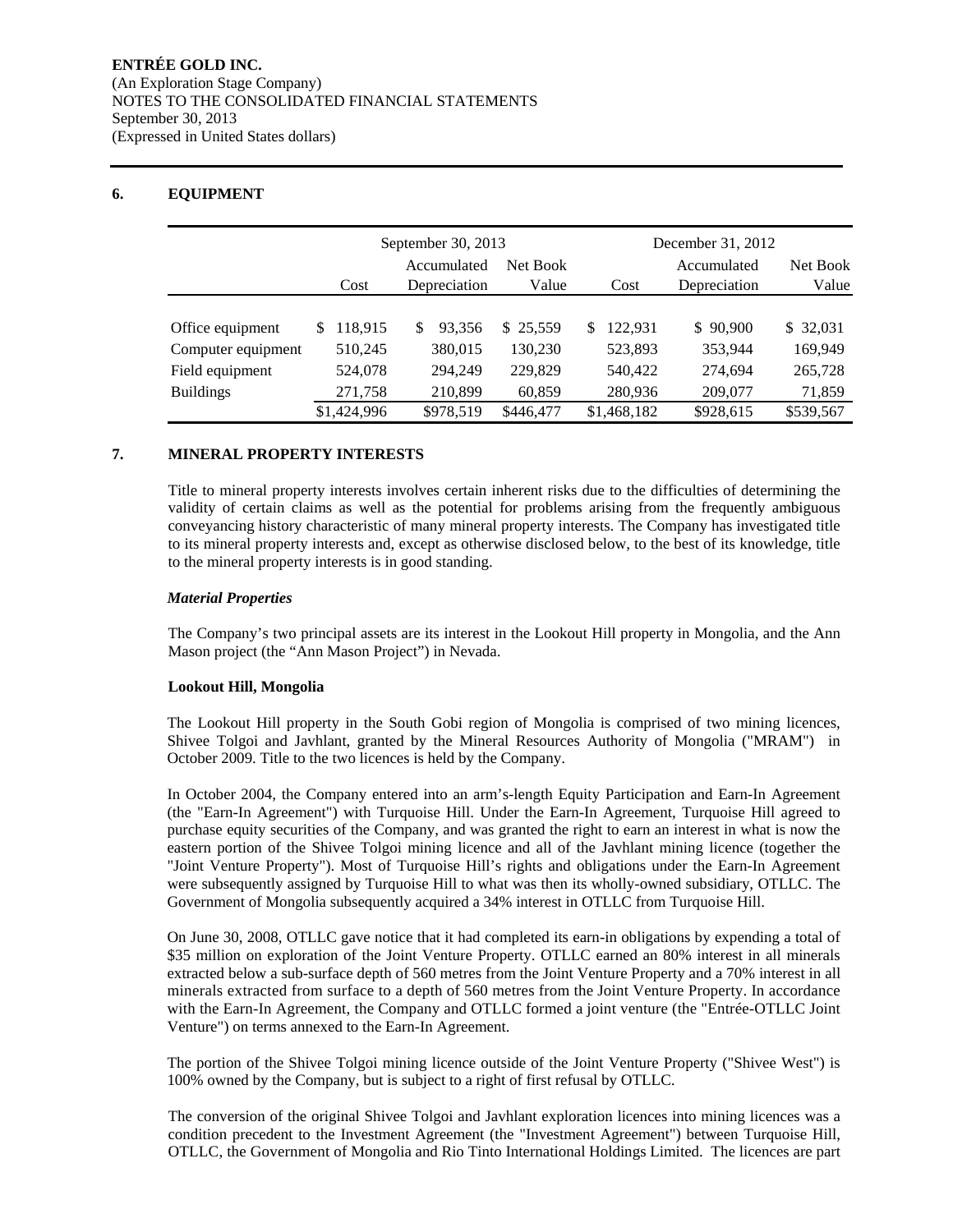#### **7. MINERAL PROPERTY INTERESTS** (cont'd...)

*Material Properties* (cont'd...)

#### **Lookout Hill, Mongolia** (cont'd...)

of the contract area covered by the Investment Agreement, although the Company is not a party to the Investment Agreement. The Shivee Tolgoi and Javhlant mining licences were each issued for a 30 year term and have rights of renewal for two further 20 year terms.

On February 27, 2013, notice (the "Notice") was delivered to the Company by MRAM that by Order No. 43 dated February 22, 2013, the Ministry of Mining had cancelled the July 10, 2009 Order of the Ministry of Mineral Resources and Energy (the "2009 Order") registering the Hugo Dummett (including the Hugo North Extension) and Heruga reserves. The Notice stated that the 2009 Order breached sections of the Minerals Law of Mongolia and Charter of the Minerals Resource Counsel that give the head of MRAM the authority to register reserves, rather than the Minister of Mineral Resources and Energy. The Notice further advised that the Company is temporarily restricted from transferring, selling or leasing the Shivee Tolgoi and Javhlant mining licences. On September 4, 2013, the Minister of Mining issued Order No. 179, advising the Minerals Professional Council to re-submit its previous conclusions regarding the reserves to MRAM for review and registration. On September 6, 2013, the head of MRAM ordered that the Hugo Dummett (including the Hugo North Extension) and Heruga reserves be registered. The Company was also subsequently advised that the temporary transfer restriction on the joint venture mining licences will be lifted.

As of September 30, 2013, the Entrée-OTLLC Joint Venture had expended approximately \$26.3 million to advance the Joint Venture Property. Under the terms of the Entrée-OTLLC Joint Venture, OTLLC contributed on behalf of the Company its required participation amount charging interest at prime plus 2% (Note 8).

#### **Ann Mason, Nevada, United States**

The Ann Mason Project is defined by a series of both unpatented lode claims on public land administered by the Bureau of Land Management, and title to patented lode claims. The Company assembled this package of claims through a combination of staking and a series of transactions undertaken since August 2009, including the June 30, 2010 acquisition of PacMag Metals Limited (now PacMag Metals Pty Ltd.) ("PacMag"). The project area includes the Ann Mason and the Blue Hill deposits, and several early-stage copper porphyry targets including the Blackjack IP, Blackjack Oxide, Roulette and Minnesota targets.

Certain of the unpatented lode claims (part of the area formerly known as the Blackjack property) are leased to the Company pursuant to a mining lease and option to purchase agreement ("MLOPA") with two individuals. Under the MLOPA, the Company is granted the option to purchase the claims for \$500,000. If the Company exercises its option, the claims will be subject to a 3% net smelter returns ("NSR") royalty (which may be bought down to a 1% NSR royalty for \$2 million). The MLOPA also provides for annual advance minimum royalty payments of \$27,500 which commenced in June 2011 and will continue until the commencement of sustained commercial production. The advance payments will be credited against future royalty payments or the buy down of the royalty.

In September 2009, the Company entered into an agreement with Bronco Creek Exploration Inc. ("Bronco Creek"), a wholly-owned subsidiary of Eurasian Minerals Inc., whereby the Company may acquire an 80% interest in certain unpatented lode claims formerly known as the Roulette property. In order to acquire its interest, the Company must: (a) incur expenditures of \$1,000,000, make cash payments of \$140,000 and issue 85,000 common shares of the Company within three years (completed); (b) make aggregate advance royalty payments totalling \$375,000 between the fifth and tenth anniversaries of the agreement; and (c) deliver a bankable feasibility study before the tenth anniversary of the agreement.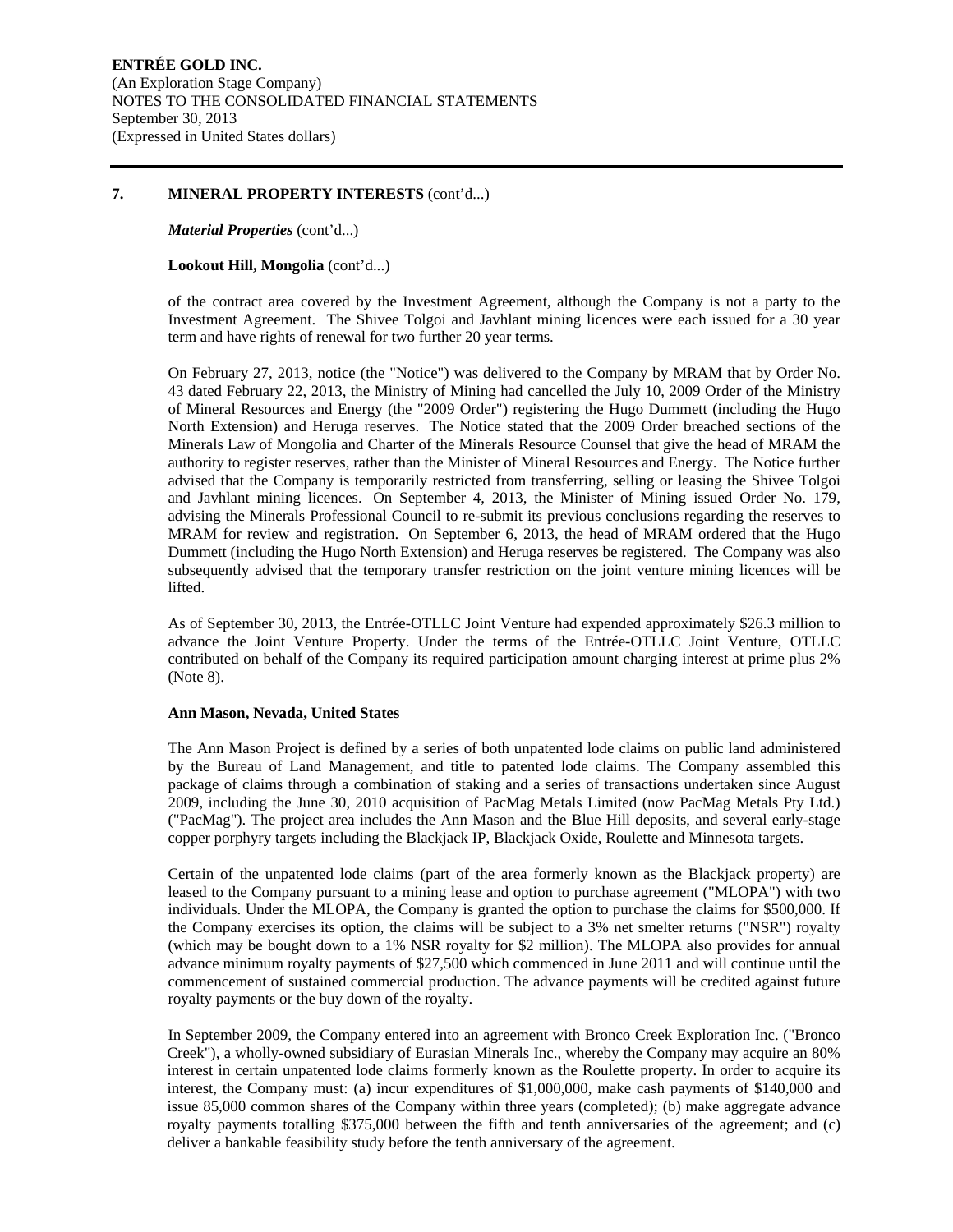#### **7. MINERAL PROPERTY INTERESTS** (cont'd...)

#### *Material Properties* (cont'd...)

#### **Ann Mason, Nevada, United States** (cont'd...)

Certain of the patented lode claims are subject to a 2% NSR royalty in favour of AngloGold Ashanti (Nevada) Corp. In February 2013, the Company entered into an agreement with Sandstorm Gold Ltd. ("Sandstorm") whereby the Company granted Sandstorm a 0.4% NSR royalty over certain of the unpatented lode claims, including the claims covering the Ann Mason and Blue Hill deposits, in return for an upfront payment of \$5 million (the "Sandstorm NSR Payment") which was recorded as a recovery to acquisition costs.

## *Other Properties*

During the nine months ended September 30, 2013, the Company also had interests in non-material properties in Australia, United States, and Peru. Non-material properties include the following:

#### **Australia Properties**

The Company has mineral property interests in Australia which it acquired in conjunction with the PacMag acquisition, including the Blue Rose joint venture. The Company holds a 53.7% interest in the Blue Rose copper-iron-gold-molybdenum joint venture property, with Giralia Resources Pty Ltd., now a subsidiary of Atlas Iron Limited (ASX:AGO - "Atlas"), retaining the remaining 46.3% interest.

#### **Lordsburg and Oak Grove**

During the year ended December 31, 2012, the Company entered into an agreement with Empirical Discovery, LLC ("Empirical") to purchase a 100% interest in the Lordsburg and Oak Grove properties, New Mexico, subject to a 2% NSR royalty. Pursuant to the agreement, the Company paid \$100,000 to Empirical and issued 500,000 common shares valued at \$326,483. During the quarter ended September 30, 2013, the Company abandoned the unpatented lode claims comprising the Oak Grove property.

During the nine months ended September 30, 2013, the Company recorded an impairment of mineral property interests of \$437,732 on the Oak Grove property.

Capitalized mineral property acquisition costs are summarized as follows:

|                            | September 30,<br>2013 |               | December 31.<br>2012 |
|----------------------------|-----------------------|---------------|----------------------|
| <b>USA</b>                 |                       |               |                      |
| Ann Mason                  | \$<br>49,116,103      | <sup>\$</sup> | 55,752,523           |
| Lordsburg                  | 511,035               |               | 990,797              |
| Other                      | 292,387               |               | 302,262              |
| <b>Total USA</b>           | 49,919,525            |               | 57,045,582           |
| <b>AUSTRALIA</b>           |                       |               |                      |
| <b>Blue Rose JV</b>        | 552,677               |               | 571,342              |
| <b>Total Australia</b>     | 552,677               |               | 571,342              |
| <b>Total all locations</b> | 50,472,202            | \$            | 57,616,924           |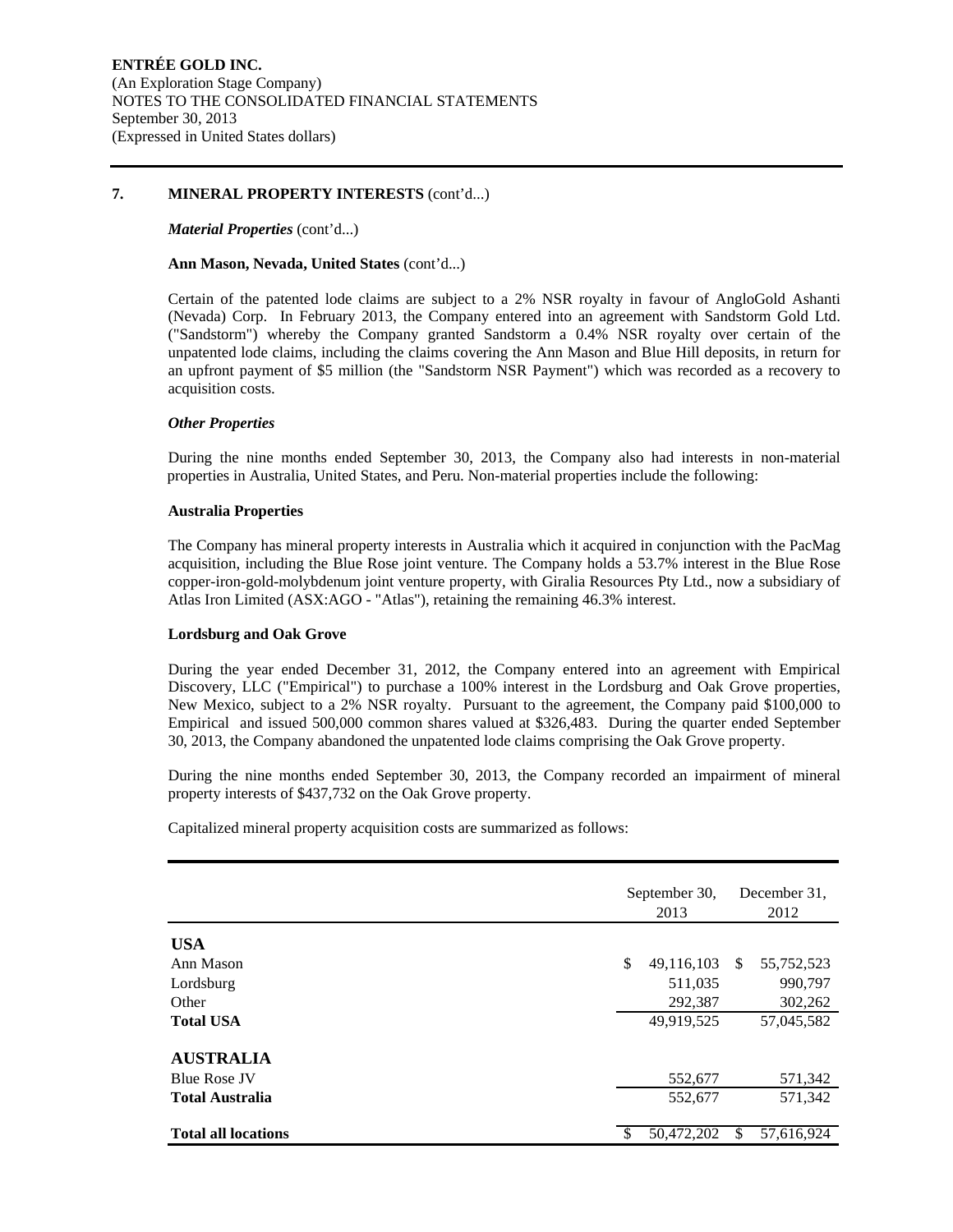## **7. MINERAL PROPERTY INTERESTS** (cont'd...)

Ann Mason capitalized mineral property acquisition costs are net of the \$5 million Sandstorm NSR Payment.

Expensed exploration costs are summarized as follows:

|                            | Three Months<br>Ended<br>September 30,<br>2013 |                               |                                     | Three Months<br>Ended<br>September 30,<br>2012 |   | Nine Months<br>Ended<br>September 30,<br>2013 | Nine Months<br>Ended<br>September 30,<br>2012 |                                   |  |
|----------------------------|------------------------------------------------|-------------------------------|-------------------------------------|------------------------------------------------|---|-----------------------------------------------|-----------------------------------------------|-----------------------------------|--|
| US<br>Mongolia<br>Other    | \$                                             | 766,309<br>297,740<br>104,278 | -S<br>728,767<br>395,662<br>103,912 |                                                | S | 3,278,717<br>1,071,352<br>326,684             | <b>S</b>                                      | 5,275,592<br>1,615,462<br>355,358 |  |
| <b>Total all locations</b> | \$                                             | 1,168,327                     |                                     | \$<br>1.228.341                                |   | \$<br>4,676,753                               |                                               | 7,246,412                         |  |

# **8. LOANS PAYABLE**

Under the terms of the Entrée-OTLLC Joint Venture (Note 7), OTLLC will contribute funds to approved joint venture programs and budgets on the Company's behalf. Interest on each loan advance shall accrue at an annual rate equal to OTLLC's actual cost of capital or the prime rate of the Royal Bank of Canada, plus two percent (2%) per annum, whichever is less, as at the date of the advance. The loans will be repayable by the Company monthly from ninety percent (90%) of the Company's share of available cash flow from the Entrée-OTLLC Joint Venture. In the absence of available cash flow, the loans will not be repayable. The loans are not expected to be repaid within one year.

## **9. SANDSTORM FINANCING ARRANGEMENT**

In February 2013, the Company entered into an equity participation and funding agreement with Sandstorm that provided an upfront deposit (the "Deposit") from Sandstorm of \$40 million. The Company will use future payments that it receives from its mineral property interests to purchase and deliver metal credits to Sandstorm, in amounts that are indexed to the Company's share of gold, silver and copper production from the Joint Venture Property as follows:

- 25.7% of the Company's share of gold and silver, and 2.5% of the Company's share of copper, produced from the portion of the Shivee Tolgoi mining licence included in the Joint Venture Property; and
- 33.8% of the Company's share of gold and silver, and 2.5% of the Company's share of copper, produced from the Javhlant mining licence.

In addition to the Deposit, upon delivery of the metal credits Sandstorm will make a cash payment to the Company equal to the lesser of the prevailing market price and \$220 per ounce of gold, \$5 per ounce of silver and \$0.50 per pound of copper (subject to inflation adjustments). After approximately 8.6 million ounces of gold, 40.3 million ounces of silver and 9.1 billion pounds of copper have been produced from the entire Joint Venture Property, the cash payment will increase to the lesser of the prevailing market price and \$500 per ounce of gold, \$10 per ounce of silver and \$1.10 per pound of copper (subject to inflation adjustments). To the extent that the prevailing market price is greater than the amount of the cash payment, the difference between the two will be credited against the Deposit (the net amount of the Deposit being the "Unearned Balance").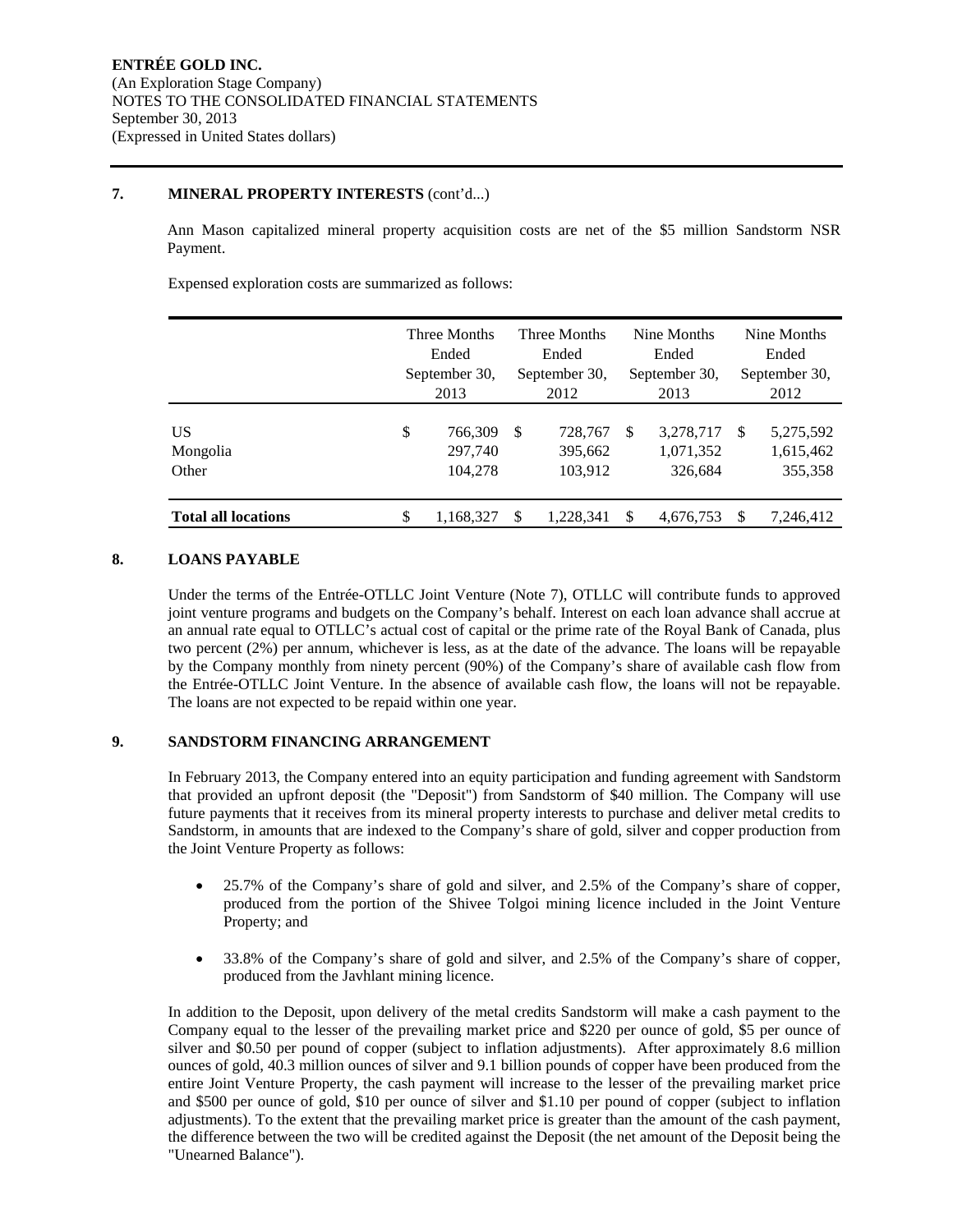## 9. SANDSTORM FINANCING ARRANGEMENT (cont'd...)

In the event of a partial expropriation of the Company's interest in the Joint Venture Property, which is not reversed during the abeyance period provided for in the equity participation and funding agreement, the Company will be required to return a pro rata portion of the Deposit (the amount of the repayment not to exceed the amount of the Unearned Balance) and the metal credits that the Company is required to deliver will be reduced proportionately. In the event of a full expropriation, the full amount of the Unearned Balance must be returned with interest.

The Company is not required to deliver actual metal, and the Company may use revenue from any of its assets to purchase the requisite amount of metal credits.

The Company recorded the Deposit as deferred revenue and will recognize amounts in revenue as metal credits are delivered to Sandstorm, which is expected to commence in 2019.

In addition, the Company entered into an agreement with Sandstorm whereby the Company granted Sandstorm a 0.4% NSR royalty over certain of the Ann Mason Project claims, including the claims covering the Ann Mason and Blue Hill deposits, in return for the Sandstorm NSR Payment of \$5 million which was recorded as a recovery to acquisition costs.

The Company also completed a private placement with Sandstorm for gross proceeds of \$9,722,897.

The transactions costs related to the Sandstorm financing arrangement are summarized as follows:

|                                                           | Three Months<br>Ended<br>March 31,<br>2013 |
|-----------------------------------------------------------|--------------------------------------------|
| Consultancy & advisory fees                               | \$<br>936,926                              |
| Legal fees included in general and adminstration expenses | 192,203                                    |
| Share issuance costs                                      | 86,636                                     |
|                                                           | \$<br>1,215,765                            |

## **10. COMMON STOCK**

### **Share issuances**

In March 2013, the Company completed a private placement to Sandstorm consisting of 17,857,142 common shares issued at a price of C\$0.56 per share for gross proceeds of \$9,722,897. Related share issuance costs were \$86,636.

#### **Stock options**

The Company has adopted a stock option plan (the "Plan") to grant options to directors, officers, employees and consultants. Under the Plan, the Company may grant options to acquire up to 10% of the issued and outstanding shares of the Company. Options granted can have a term of up to ten years and an exercise price typically not less than the Company's closing stock price on the last trading day before the date of grant. Vesting is determined at the discretion of the Board of Directors.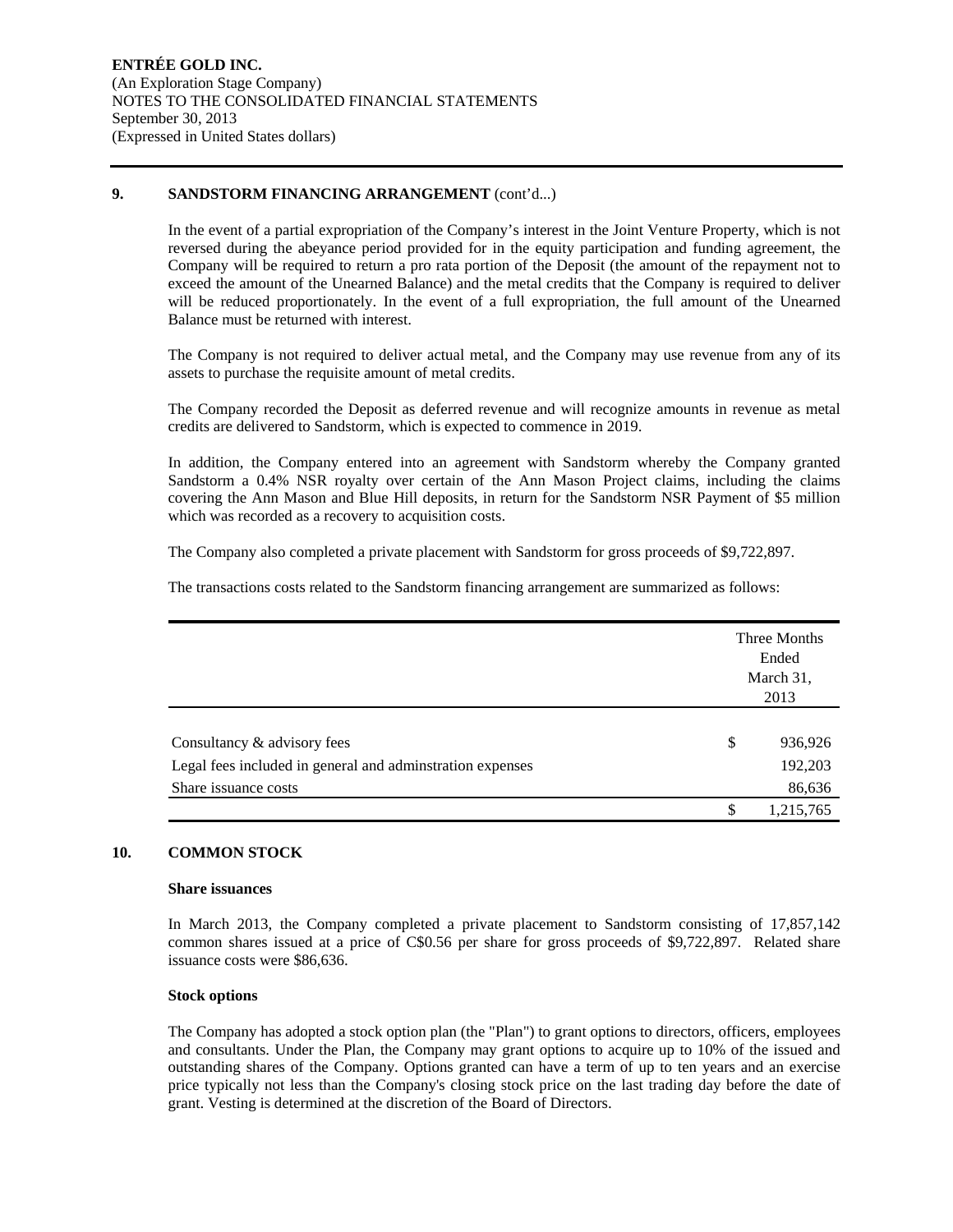## **10. COMMON STOCK** (cont'd…)

## **Stock options** (cont'd…)

The Company uses the Black-Scholes option pricing model to determine the fair value of stock options granted. For employees, the compensation expense is amortized on a straight-line basis over the requisite service period which approximates the vesting period. Compensation expense for stock options granted to non-employees is recognized over the contract services period or, if none exists, from the date of grant until the options vest. Compensation associated with unvested options granted to non-employees is re-measured on each balance sheet date using the Black-Scholes option pricing model.

The Company uses historical data to estimate option exercise, forfeiture and employee termination within the valuation model. The risk-free interest rate is based on a treasury instrument whose term is consistent with the expected term of the stock options. The Company has not paid and does not anticipate paying dividends on its common stock; therefore, the expected dividend yield is assumed to be zero. Companies are required to utilize an estimated forfeiture rate when calculating the expense for the reporting period.

Based on the best estimate, management applied the estimated forfeiture rate of Nil in determining the expense recorded in the accompanying Statements of Operations and Comprehensive Loss.

|                               | Number of Options | Weighted Average<br><b>Exercise Price</b><br>(C <sub>s</sub> ) |
|-------------------------------|-------------------|----------------------------------------------------------------|
| Balance at December 31, 2011  | 9,135,500         | 2.16                                                           |
|                               |                   |                                                                |
| Granted                       | 1,882,000         | 1.22                                                           |
| Expired                       | (1,177,500)       | 2.14                                                           |
| Forfeited                     | (617,000)         | 2.05                                                           |
| Balance at December 31, 2012  | 9,223,000         | 1.98                                                           |
| Granted                       | 4,985,000         | 0.56                                                           |
| Balance at March 31, 2013     | 14,208,000        | 1.48                                                           |
| Granted                       | 200,000           | 0.34                                                           |
| Expired                       | (1,305,000)       | 2.00                                                           |
| Balance at June 30, 2013      | 13,103,000        | 1.41                                                           |
| Expired                       | (1,074,500)       | 1.57                                                           |
| Forfeited                     | (3,000)           | 1.25                                                           |
| Balance at September 30, 2013 | 12,025,500        | 1.40                                                           |

Stock option transactions are summarized as follows:

There were 5,185,000 stock options granted during the nine months ended September 30, 2013 with a weighted average exercise price of C\$0.55 and a weighted average fair value of C\$0.21. The number of stock options exercisable at September 30, 2013 was 12,025,500.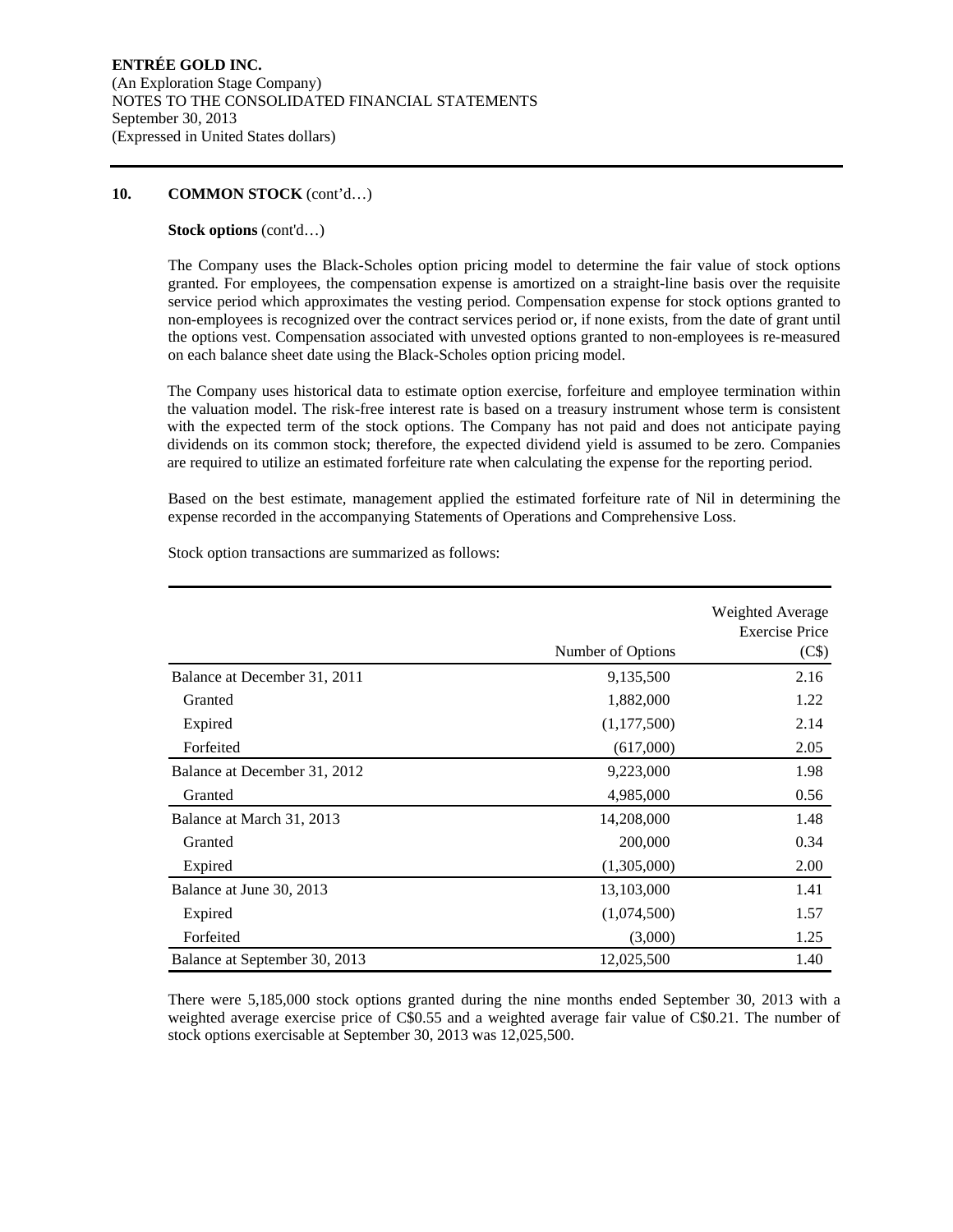## **10. COMMON STOCK** (cont'd…)

## **Stock options** (cont'd…)

At September 30, 2013, the following stock options were outstanding:

| Number of<br>Options | Exercise<br>Price<br>(C\$) | Aggregate<br><b>Intrinsic Value</b><br>(C\$) | <b>Expiry Date</b>     | Number of<br>Options<br>Exercisable | Aggregate<br>Intrinsic Value<br>(C\$) |
|----------------------|----------------------------|----------------------------------------------|------------------------|-------------------------------------|---------------------------------------|
|                      |                            |                                              |                        |                                     |                                       |
| 50,000               | 1.27                       | $\overline{\phantom{0}}$                     | January 18, 2014       | 50,000                              |                                       |
| 1,289,000            | 1.32                       | ÷                                            | February 12, 2014      | 1,289,000                           |                                       |
| 1,472,500            | 2.60                       | $\overline{\phantom{m}}$                     | December 29, 2014      | 1,472,500                           |                                       |
| 300,000              | 2.34                       | -                                            | September 22, 2015     | 300,000                             |                                       |
| 1,372,500            | 2.86                       |                                              | November 22, 2015      | 1,372,500                           |                                       |
| 200,000              | 3.47                       | $\overline{\phantom{0}}$                     | <b>January 4, 2016</b> | 200,000                             |                                       |
| 125,000              | 2.94                       |                                              | March 8, 2016          | 125,000                             |                                       |
| 150,000              | 2.05                       |                                              | July 7, 2016           | 150,000                             |                                       |
| 100,000              | 2.23                       |                                              | July 15, 2016          | 100,000                             |                                       |
| 1,681,500            | 1.25                       |                                              | January 6, 2017        | 1,681,500                           |                                       |
| 100,000              | 0.73                       | $\overline{\phantom{0}}$                     | June 18, 2017          | 100,000                             |                                       |
| 4,985,000            | 0.56                       | $\overline{\phantom{0}}$                     | March 15, 2018         | 4,985,000                           |                                       |
| 50,000               | 0.32                       |                                              | April 9, 2018          | 50,000                              |                                       |
| 150,000              | 0.34                       |                                              | June 27, 2018          | 150,000                             |                                       |
| 12,025,500           |                            | \$                                           |                        | 12,025,500                          | \$                                    |

The aggregate intrinsic value in the preceding table represents the total intrinsic value, based on the Company's closing stock price of C\$0.30 per share as of September 30, 2013, which would have been received by the option holders had all option holders exercised their options as of that date. The total number of in-the-money options vested and exercisable as of September 30, 2013 was Nil. The total intrinsic value of options exercised during the nine months ended September 30, 2013 was \$Nil (September 30, 2012 - \$Nil).

#### **Stock-based compensation**

5,185,000 stock options were granted during the nine months ended September 30, 2013. The fair value of stock options granted during the nine months ended September 30, 2013 was \$1,051,712 (September 30, 2012 - \$1,124,930). Stock-based compensation recognized during the nine months ended September 30, 2013 was \$1,052,637 (September 30, 2012 - \$1,200,722) which has been recorded in the consolidated statements of operations as follows with corresponding additional paid-in capital recorded in stockholders' equity: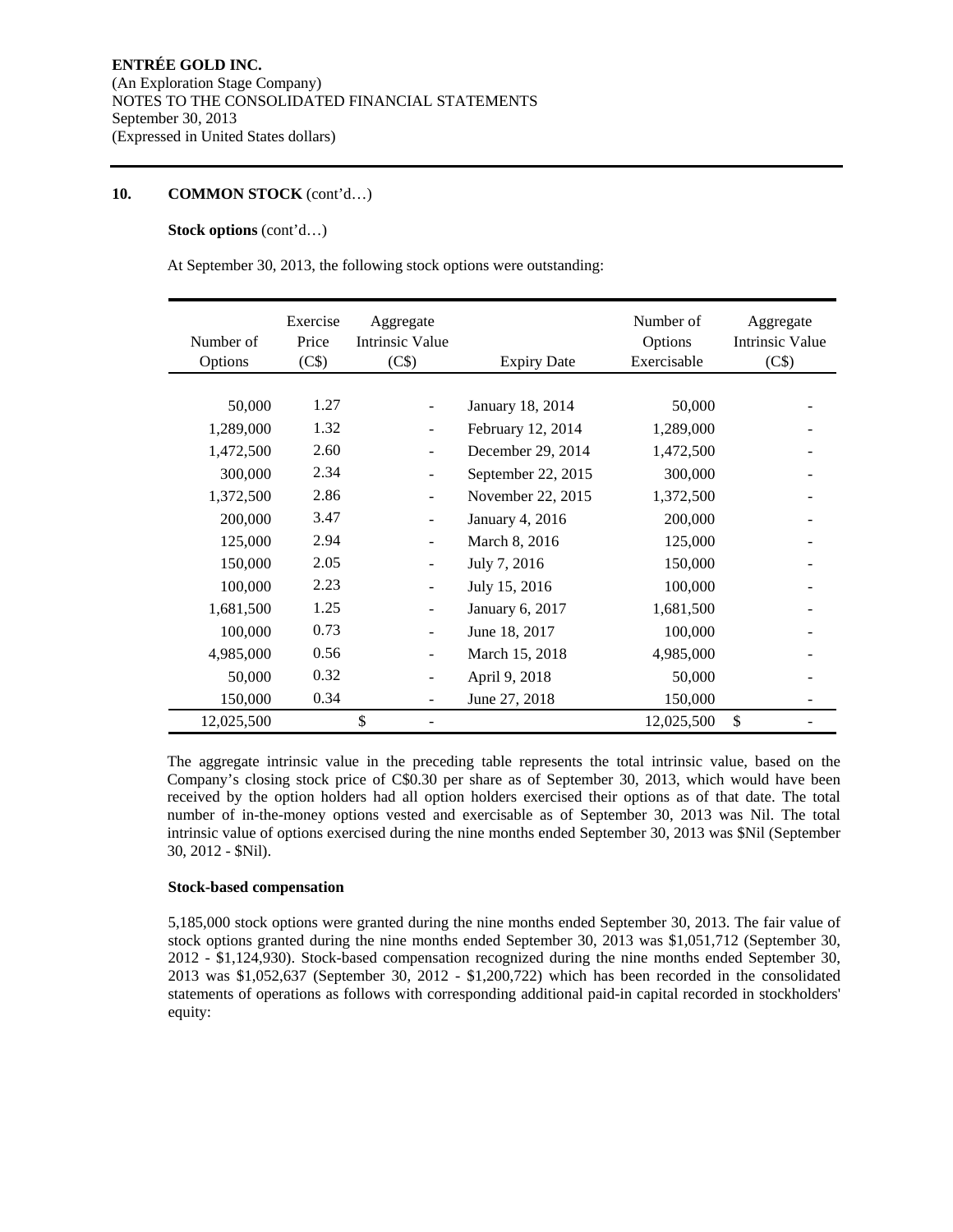# **10. COMMON STOCK** (cont'd…)

**Stock-based compensation** (cont'd…)

|                            | Three Months<br>Ended |                          | Three Months<br>Ended |               | Nine Months<br>Ended |               | Nine Months<br>Ended |               |    | Cumulative<br>to |  |
|----------------------------|-----------------------|--------------------------|-----------------------|---------------|----------------------|---------------|----------------------|---------------|----|------------------|--|
|                            |                       |                          |                       |               |                      |               |                      |               |    |                  |  |
|                            | September 30,         |                          | September 30,         | September 30. |                      | September 30, |                      | September 30, |    |                  |  |
|                            |                       | 2013                     |                       | 2012          |                      | 2013          |                      | 2012          |    | 2013             |  |
| Exploration                | \$                    | $\overline{\phantom{0}}$ |                       | 640           | - \$                 | 148,125       | - \$                 | 267,452       | \$ | 4,222,978        |  |
| General and administration |                       |                          |                       | 9.595         |                      | 904.512       |                      | 933,270       |    | 19,583,419       |  |
|                            |                       | $\overline{\phantom{0}}$ | \$                    | 10.235        |                      | 1.052.637     | \$                   | 1.200.722     |    | \$23,806,397     |  |

The following weighted-average assumptions were used for the Black-Scholes valuation of stock options granted:

|                                  | September 30,<br>2013 | September 30,<br>2012 |
|----------------------------------|-----------------------|-----------------------|
| Risk-free interest rate          | 1.25%                 | 1.13%                 |
| Expected life of options (years) | 4.3                   | 4.9                   |
| Annualized volatility            | 76%                   | 73%                   |
| Dividend rate                    | $0.00\%$              | $0.00\%$              |

## **11. SEGMENT INFORMATION**

The Company operates in one business segment being the exploration of mineral property interests.

Geographic information is as follows:

|                     | September 30,<br>2013 |               | December 31.<br>2012 |  |  |
|---------------------|-----------------------|---------------|----------------------|--|--|
| Identifiable assets |                       |               |                      |  |  |
| <b>USA</b>          | \$<br>51,336,689      | <sup>\$</sup> | 58,094,222           |  |  |
| Canada              | 47,992,436            |               | 3,953,053            |  |  |
| Australia           | 1,329,437             |               | 1,487,117            |  |  |
| Mongolia            | 760,219               |               | 613,723              |  |  |
| Other               | 14,006                |               | 25,415               |  |  |
|                     | \$<br>101,432,787     | S             | 64,173,530           |  |  |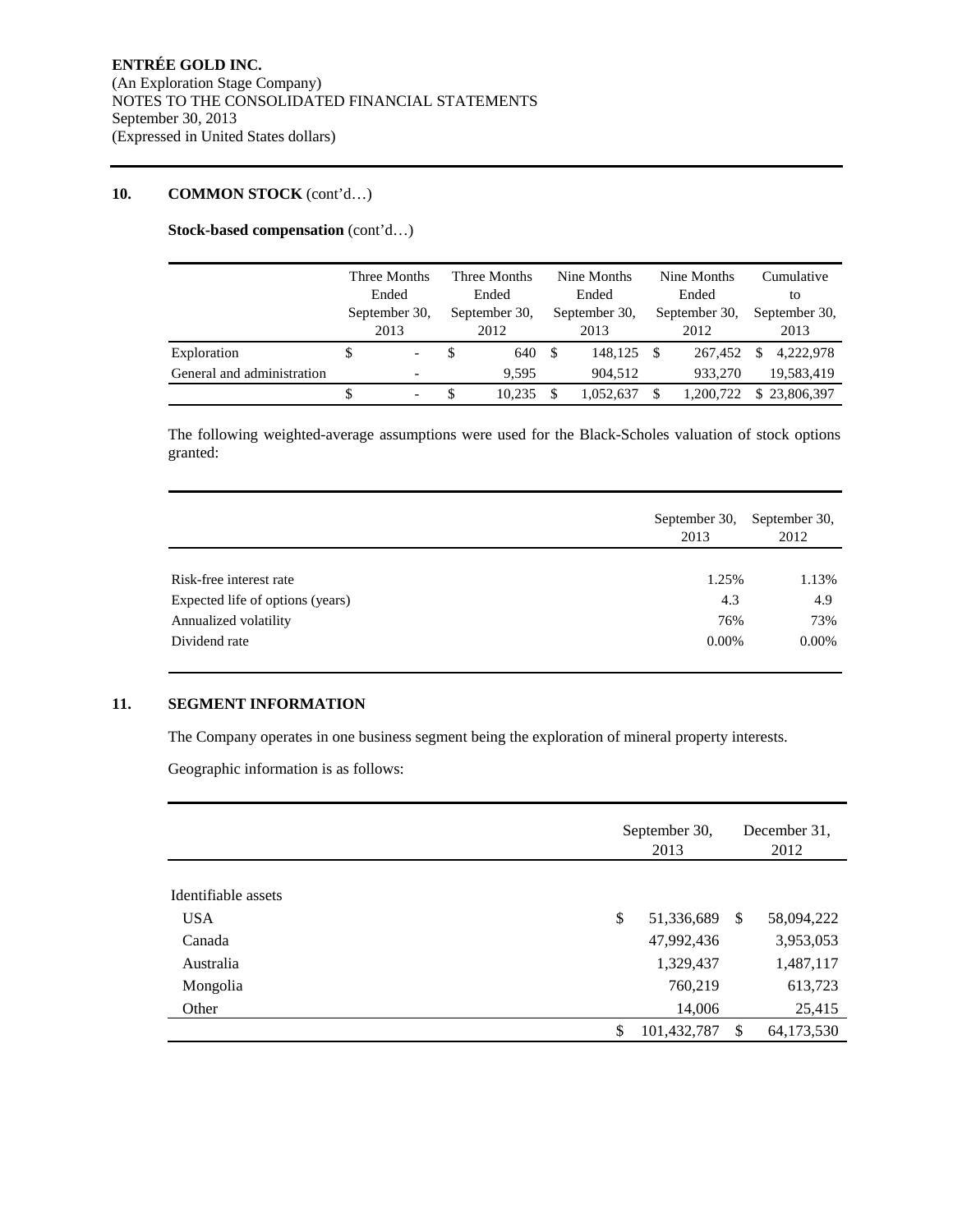## **12. FINANCIAL INSTRUMENTS**

The Company's financial instruments generally consist of cash and cash equivalents, receivables, deposits, accounts payable and accrued liabilities and loans payable. Unless otherwise noted, it is management's opinion that the Company is not exposed to significant interest or credit risks arising from these financial instruments. The fair value of these financial instruments approximates their carrying values, except as noted below.

The Company is exposed to currency risk by incurring certain expenditures in currencies other than the Canadian dollar. The Company does not use derivative instruments to reduce this currency risk.

Fair value measurement is based on a fair value hierarchy, which requires an entity to maximize the use of observable inputs and minimize the use of unobservable inputs when measuring fair value. The standard describes three levels of inputs that may be used to measure fair value which are:

Level 1 — Quoted prices that are available in active markets for identical assets or liabilities.

Level  $2 -$  Quoted prices in active markets for similar assets that are observable.

Level 3 — Unobservable inputs that are supported by little or no market activity and that are significant to the fair value of the assets or liabilities.

At September 30, 2013, the Company had Level 1 financial instruments, consisting of cash and cash equivalents, with a fair value of \$48,657,339.

## **13. ACCUMULATED OTHER COMPREHENSIVE INCOME (OCI)**

|                                                                                       | <b>Three Months</b><br>Ended<br>September 30,<br>2013 |     | Three Months<br>Ended<br>September 30,<br>2012 |     | Nine Months<br>Ended<br>September 30,<br>2013 |     | Nine Months<br>Ended<br>September 30,<br>2012 |
|---------------------------------------------------------------------------------------|-------------------------------------------------------|-----|------------------------------------------------|-----|-----------------------------------------------|-----|-----------------------------------------------|
| Accumulated OCI, beginning of period:                                                 |                                                       |     |                                                |     |                                               |     |                                               |
| Currency translation adjustment                                                       | \$<br>929,806                                         | \$. | 1,939,546                                      | S   | 3,253,019                                     | S.  | 1,901,351                                     |
|                                                                                       | \$<br>929,806                                         | \$  | 1,939,546                                      | S   | 3,253,019                                     | \$  | 1,901,351                                     |
| Other comprehensive income (loss) for the period:<br>Currency translation adjustments | 1,099,467                                             | \$. | 1,921,720                                      | \$. | (1,223,746)                                   | -SS | 1,959,915                                     |
|                                                                                       | \$<br>1,099,467                                       | S.  | 1,921,720                                      | \$  | (1,223,746)                                   | -S  | 1,959,915                                     |
| Accumulated OCI, end of period:<br>Currency translation adjustment                    | \$<br>2,029,273                                       | S   | 3,861,266                                      | S   | 2,029,273                                     | S.  | 3,861,266                                     |
|                                                                                       | \$<br>2,029,273                                       | \$  | 3,861,266                                      | S   | 2,029,273                                     | S.  | 3,861,266                                     |

#### **14. SUPPLEMENTAL DISCLOSURE WITH RESPECT TO CASH FLOWS**

The significant non-cash transaction for the nine months ended September 30, 2013 consisted of the following item:

 funding by OTLLC of the Company's investment requirements for the Entrée-OTLLC Joint Venture of \$116,295 (September 30, 3012 – \$731,101).